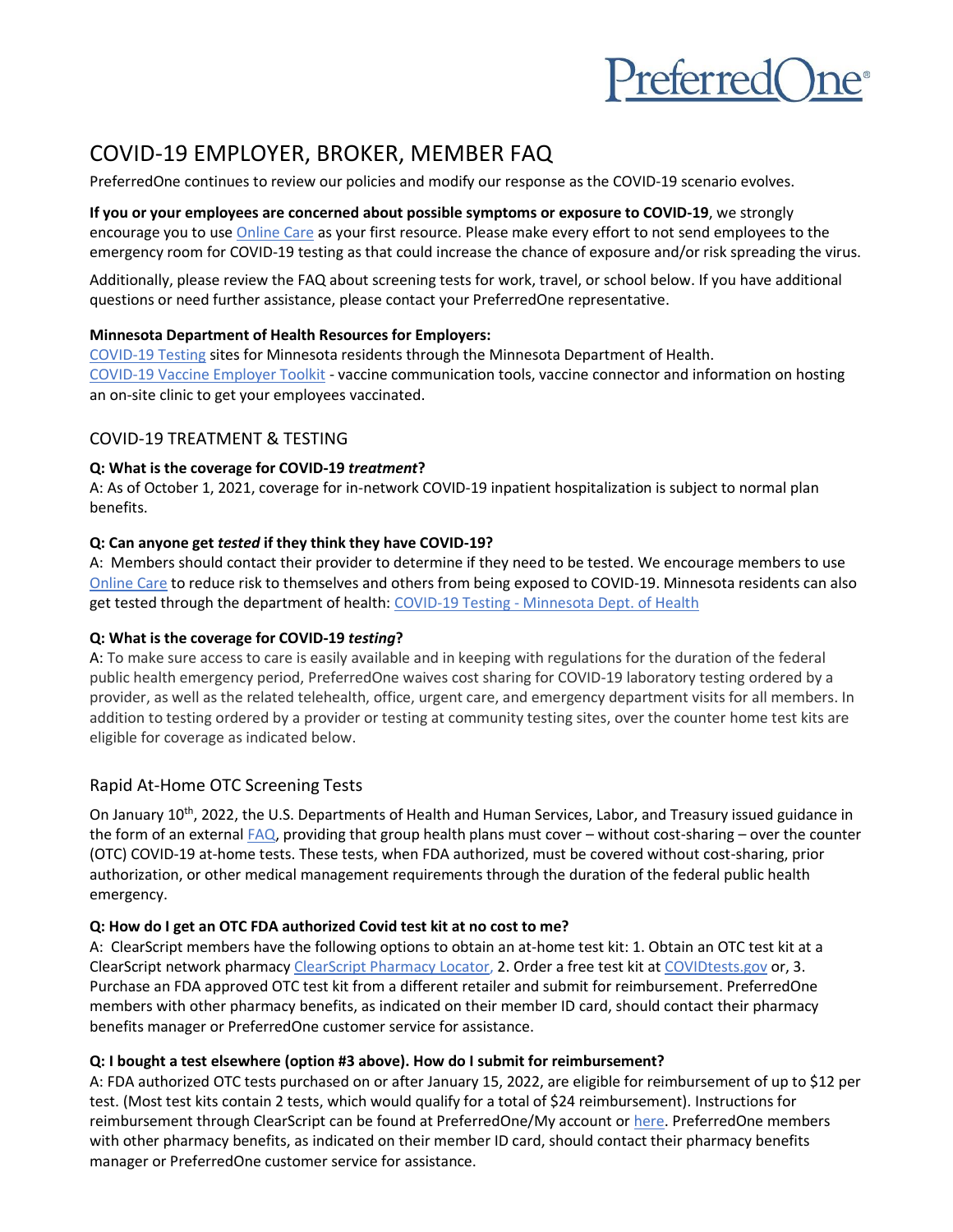#### **Q: How do I know if the test kit is authorized by the FDA?**

A: Refer to the FDA authorized tests on this site: [FDA Antigen Diagnostic Tests for SARS-CoV-2](https://www.fda.gov/medical-devices/coronavirus-disease-2019-covid-19-emergency-use-authorizations-medical-devices/in-vitro-diagnostics-euas-antigen-diagnostic-tests-sars-cov-2)

#### **Q: How many tests can I purchase?**

A: Your plan will reimburse up to 8 tests per member every 30-days.

#### **Q: Do I need to submit my results for reimbursement?**

A: No.

# **Q: What if my receipt lists other items or my test kit required shipping and handling fees?**

A: Only the cost of the test kit, up to \$12 per test, will be reimbursed.

# **Q: Can I use my HSA, HRA or FSA to pay for the tests in addition to submitting receipt for reimbursement under the plan?**

A: The government advises people not to use HSA, HRA or FSA to cover the cost of over-the-counter test kits in their FAQ #52. For more information on tax guidelines addressing savings account reimbursements click [here.](https://www.dol.gov/agencies/ebsa/about-ebsa/our-activities/resource-center/faqs/aca-part-52)

## **Q: I have additional questions about my benefits. Who can I call for more information?**

A: Please contact PreferredOne Customer Service at the phone number on the back of your member ID card.

#### **Q: My employer is requiring routine testing for those who are not fully vaccinated to return to work. Are these tests covered under my plan?**

A: COVID-19 testing done for employment purposes is not covered under your plan benefits. Please contact your employer or human resources department for direction on where to go for testing and coverage information.

#### **Q: I am planning to travel. How can I get a COVID test prior to leaving and for peace of mind when I return?**

A: You can obtain an at-home test kit, per the information addressed above. It is your responsibility to verify the test kit is FDA authorized and what type of testing is required for travel.

#### **Q: Is antibody testing for COVID-19 covered under our plan?**

A: When ordered by your provider for diagnostic purposes, antibody testing is covered at 100%, the same as traditional COVID-19 testing.

## VACCINES & BOOSTERS

## **Q: What is the coverage for the COVID-19 Vaccine and COVID-19 booster?**

A: In accordance with the federal guidelines in the CARES act, the administration of an FDA approved, or Emergency Use authorized vaccine or booster for COVID will be covered at the no cost sharing level for all members in individual and group plans regardless of the network status of the provider. The vaccine itself is provided by the federal government without any cost to health providers and is not billed through the health plan. This includes all recommended doses of the vaccine or booster.

The Minnesota DOH provides a fre[e COVID-19 Vaccine Employer Toolkit](https://mn.gov/covid19/vaccine/employer-toolkit/index.jsp) to provide information on COVID-19 vaccines and how to get employees vaccinated safely and efficiently.

## **Q: How many shots do I need?**

A: Multi-dose vaccine series must be completed as scheduled to provide protection against the SARS-CoV2 virus. Work with your vaccine provider to complete your vaccine series.

## **Q: What are the side effects?**

A: The most common side effects of the vaccine include some pain and slight redness at the injection site. Some people also experience some flu-like symptoms including mild fever and body aches that typically last 1-2 days after the injection. These are usually less with the second dose.

## **Q: Am I protected after I complete the vaccine series?**

It is recommended that you continue to follow the CDC-recommended infection control practices such as wearing a mask and maintaining physical spacing even after you have been vaccinated until there is better control of community spread.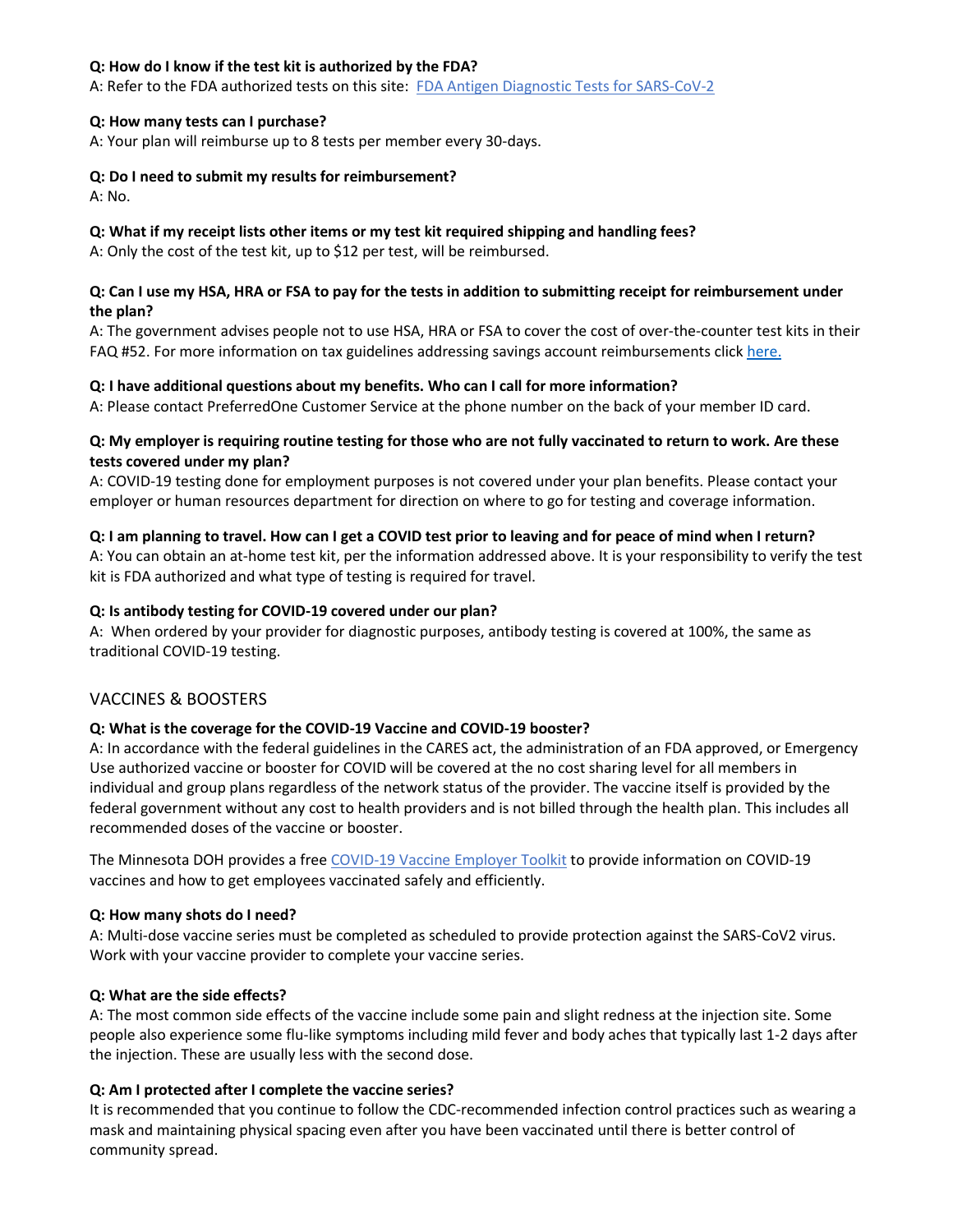#### **Q: I am fully vaccinated and I'm wondering when I should get the COVID-19 vaccine booster.**

A: Talk to your healthcare provider to determine when you are eligible for a booster.

#### **Q: Are online care visits eligible for reimbursement?**

A: Yes[. Online Care](https://www.preferredone.com/getting-care/online-care/) visits may be done via computer or phone and do not require video. We encourage online care for non-emergent service, including mental health. Online care is part of the normal plan benefits.

#### **Q: Can members go to any provider to get testing or treatment for COVID-19?**

A: Yes, however, your benefits may be greater when you see an in-network provider. Members should contact customer service or use the provider look-up tool on their MyAccount to locate an in-network provider. We encourage members to us[e Online Care](https://www.preferredone.com/getting-care/online-care/) as their first resource to reduce exposure. Please refer to the prior Q/A for an explanation of how testing and treatment are covered.

#### **Q: What is the coverage for other testing for influenza or strep?**

A: All other health care services, including other lab testing (influenza, strep), follow-up visits, hospital charges, prescription drugs, x-rays for COVID-19, will be covered under normal plan benefits and subject to cost sharing.

#### **Q: Does PreferredOne require prior authorization for COVID-19 testing or treatment?**

A: No, PreferredOne does not require prior authorization for COVID-19 testing or treatment.

# **Q: Are prevention items such as gloves, masks, and disinfecting supplies covered under the plan benefits?**

A: No, charges for the above items are not covered under the plan benefits.

#### **Q: Can members refill their prescriptions early if needed?**

A: At the start of the pandemic, PreferredOne has suspended the *refill too soon* policy for medications allowing pharmacies to override the *refill too soon* edits at the pharmacy checkout. Per the Governor's orders these allowances for early refills have been removed as of 9/13/2020.

#### **Q: Will there be a delay in claims payment?**

A: PreferredOne does not foresee a delay in claims payment. We have expanded our work from home capabilities to allow our employees to work remotely so there is no interruption in services.

## **Q: During the pandemic, some hospitals are experiencing lack of bed availability and patients are transferred to another hospital for treatment. How will these "level-loading" transfers be covered?**

A: PreferredOne may elect to cover these non-emergent transfers without cost-sharing for Fully Insured and Simplicity members. Prior authorization not required. These transfers are expected to be rare. Self-funded groups may be asked how they would like to provide coverage if necessary.

## ELIGIBILTY / PREMIUM PAYMENT

## **Q: How is coverage affected if employees reduce their hours below the minimum for eligibility purposes?**

A: PreferredOne will continue to provide coverage for fully insured and Simplicity group members if premiums are paid on behalf of the members. Employees whose hours fall below the minimum or who are "furloughed" due to the COVID-19 crisis may still have health insurance through their employers. The position is the same for selfinsured groups when PreferredOne is the stop loss carrier. If the employer has outside stop loss, PreferredOne will administer the plan per above if the Stop Loss carrier agrees to cover claims under stop loss.

## **Q: What if COVID-19 causes me to lay off employees?**

A: State Continuation or COBRA guidelines will apply to any employees who are laid off.

#### **Q: Can my employees continue coverage if I shut my business down?**

A: Continuation of coverage is not available if a group terminates. In this situation, employees will need to purchase a plan on the individual market.

#### **Q: What if I am unable to pay my premiums or my premium is late?**

A: Our normal guidelines regarding timely payment of premiums and grace periods apply.

#### **Q: Can rehired employees have coverage on the date they return?**